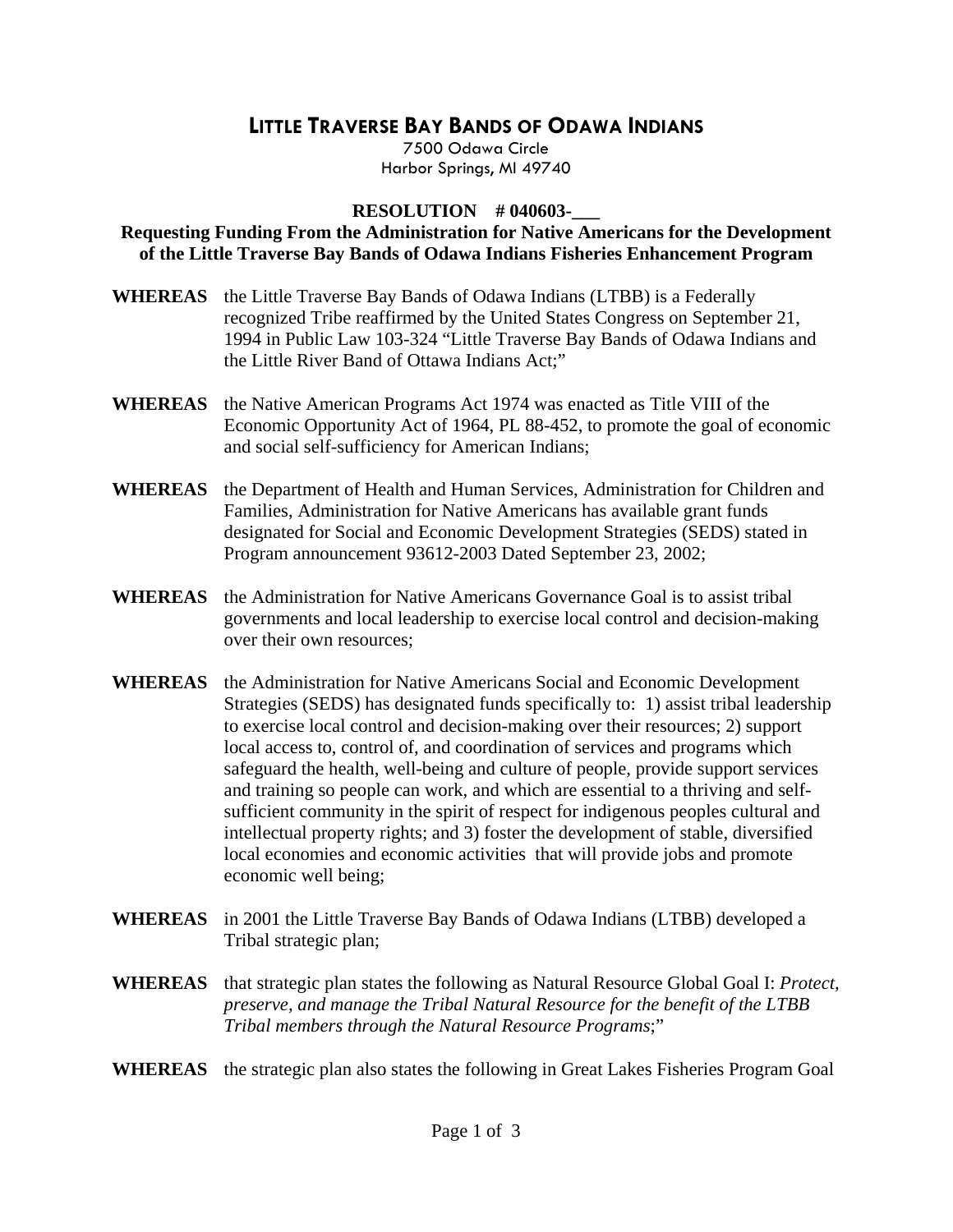6: *Development of LTBB Fisheries Enhancement Program (FEP)*;"

- **WHEREAS** the Natural Resource Department's mission statement provides that "*We will wisely utilize our natural resources in order to promote, honor and respect our traditional, spiritual and physical relationship with the land and waters. We will implement management strategies that protect our resources on, above, below and within the land and waters for the future benefit of our Tribe*;"
- **WHEREAS** the LTBB Tribal Council has approved allocation of \$235,000 in Consent Decree funds for development of an updated Fishery Enhancement Facility;
- **WHEREAS** this proposal requests funding for the development of a Lake Trout Enhancement Management Plan essential in supporting the Tribe's commercial and subsistence fishery through direct contribution to lake trout rehabilitation in 1836 Treaty Waters;
- **WHEREAS** this proposal also requests funding for securing equipment essential for implementing the Lake Trout Enhancement Management Plan;
- **WHEREAS** this proposal also requests funding for development of a Hatchery Intern Program strategic plan;
- **WHEREAS** community input has been and will be sought in development of the Fisheries Enhancement Program strategies at regularly scheduled meetings of the Natural Resource Commission;
- **WHEREAS** the Natural Resource Department staff hired under the Administration for Native Americans Grant will be selected under the Tribe's "Tribal Preference Policy" and may be offered a retirement plan;
- **WHEREAS** the Tribal Council is authorized to enter into agreements and contracts in the best interest of the Tribe;
- **WHEREAS** the Tribe recognizes its obligation to contribute a minimum of 20% of the total sum of the project. The Tribe will provide an in-kind contribution of \$58,738 toward the Administration for Native Americans project;

**THEREFORE BE IT RESOLVED** that the Little Traverse Bay Bands of Odawa Indians is requesting financial assistance in the amount of \$200,556 through the Administration for Native Americans to address the Tribe's local control of their natural resources, create selfsufficiency for indigenous peoples' cultural and intellectual property rights, and develop stable and diversified economic activities that will provide jobs and promote economic well being;

**FURTHER RESOLVED** that the LTBB Tribal Chairman, or his designee, is authorized to negotiate and sign the Administration for Native Americans contract, and any amendment, and